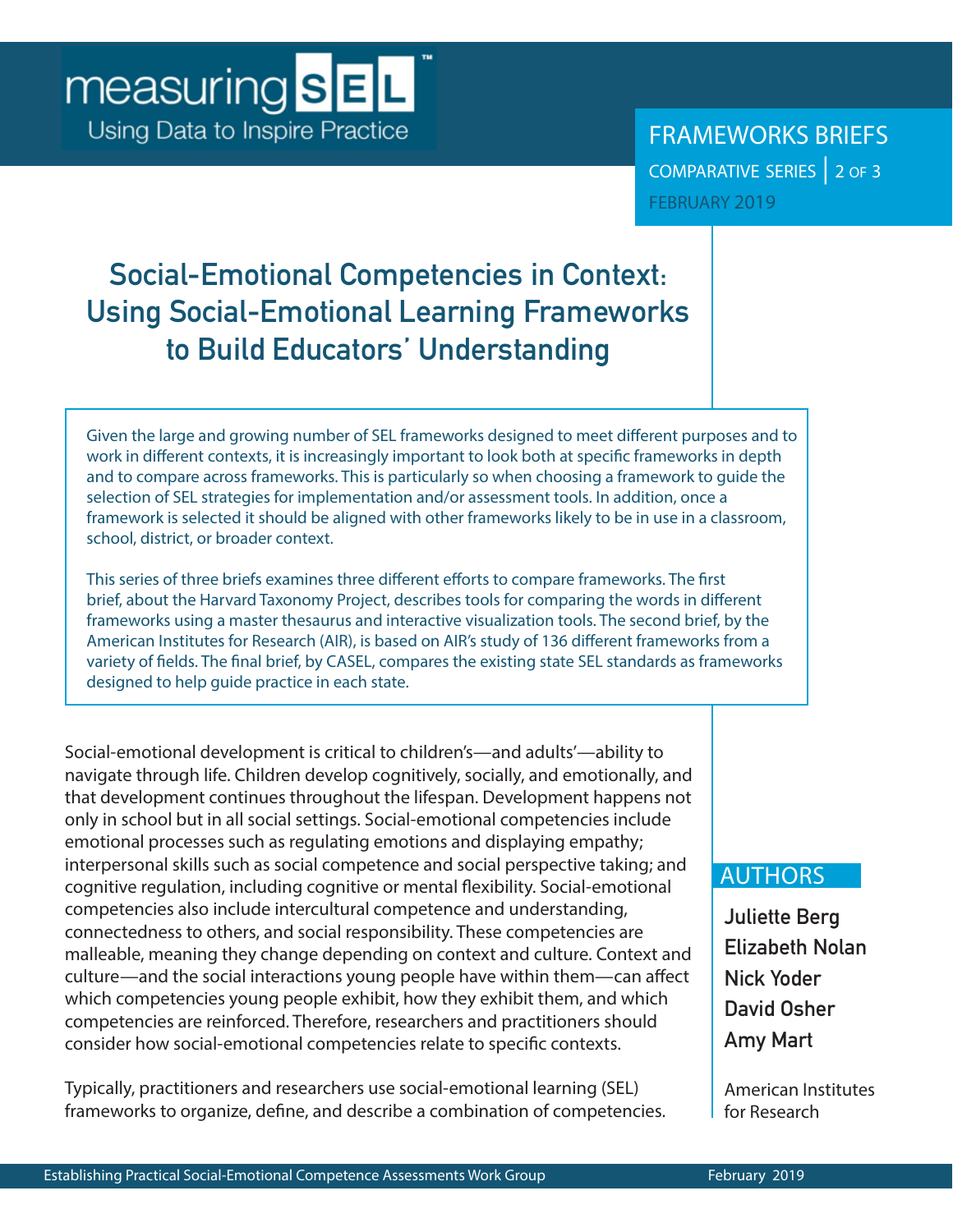Frameworks draw on extensive evidence from more complex theories. The [introductory series of briefs](http://measuringsel.casel.org/frameworks/) from the Assessment Work Group described in detail the importance and utility of SEL frameworks. SEL

frameworks shed light on how to help individuals thrive by demonstrating how social-emotional competencies develop within particular developmental contexts such as school, home, and neighborhood. Frameworks can help shape how communities approach youth development. But how? Using frameworks, how can we identify which competencies are essential for some students in certain contexts at certain developmental periods and also for all students in all contexts?

In this brief, we describe our comprehensive scan and analysis of 136 frameworks that address these questions

STATE EDUCATION AGENCIES (SEAS) HAVE BEEN USING EXISTING SEL FRAMEWORKS TO DEVELOP AND DEFINE SEL GOALS OR STANDARDS. CURRENTLY, 14 STATES HAVE USED SEL FRAMEWORKS TO CREATE K-12 LEARNING GOALS FOR SEL. TO LEARN MORE ABOUT STATE-LEVEL POLICY, VISIT CASEL'S [COLLABORATING STATES](https://casel.org/collaborative-state-initiative/)  [INITIATIVE](https://casel.org/collaborative-state-initiative/) WEBPAGE AS WELL AS THE THIRD BRIEF IN THIS SERIES.

and our findings. First, we describe the background and process used to examine frameworks and their competencies. Then, we discuss our findings regarding the importance of considering context in socialemotional competencies. Next, we explore what SEL frameworks tell us about how the development of competencies interacts with these contexts. Finally, we discuss implications for practice in implementing SEL.

# **Identifying, Defining, and Measuring Social-Emotional Competencies Through a Frameworks Search**

Social-emotional competence is the capacity to integrate cognition, affect, and behaviors to realize positive developmental outcomes<sup>1</sup>. Social-emotional competencies include **skills, knowledge, attitudes, perspectives, and values** that are adaptive to diverse contexts and develop over the lifespan. Numerous fields have attempted to quantify, qualify, and measure social-emotional competencies. Economists, developmental psychologists, behavioral specialists, and other scientists have studied social-emotional competencies for decades. Researchers may refer to these competencies as *noncognitive skills, employ*ability skills, and emotional intelligence. Although this important work can be aligned across fields<sup>2,3</sup>, the lack of alignment of the various perspectives leads to a "jingle-jangle" effect: there are multiple terms and phrases that describe competencies, but they lack precision<sup>4</sup>. Misaligned and underaligned terminology can create difficulties both for implementing and assessing SEL.

<sup>1</sup> Elias, M. J., Weissberg, R. P., Hawkins, J. D., Perry, C. A., Zins, J. E., Dodge, K. C., ... & Wilson-Brewer, R. (1994). The school based promotion of social competence: Theory, practice and policy. *Stress, risk and resiliency in children and adolescents,* 268-316.

<sup>&</sup>lt;sup>2</sup> Osher, D., Cantor, P., Berg, J., Steyer, L., & Rose, T. (2018). Drivers of human development: How relationships and context shape learning and development. *Applied Developmental Science.* doi:10.1080/10888691.2017.1398650

<sup>&</sup>lt;sup>3</sup> Cantor, P., Osher, D., Berg, J., Steyer, L., & Rose, T. (2018). Malleability, plasticity, and individuality: How children learn and develop in context. *Applied Developmental Science*. doi:10.1080/10888691.2017.1398649

<sup>4</sup> Jones, S., Bailey, R., Brush, K., Nelson, B., & Barnes, S. (2016). *What is the same and what is different? Making sense of the "non cognitive" domain: Helping educators translate research into practice.* Cambridge, MA: Harvard Graduate School of Education. Retrieved from [https://easel.gse.harvard.edu/files/gse-easel-lab/files/words\\_matter\\_paper.pdf](https://easel.gse.harvard.edu/files/gse-easel-lab/files/words_matter_paper.pdf )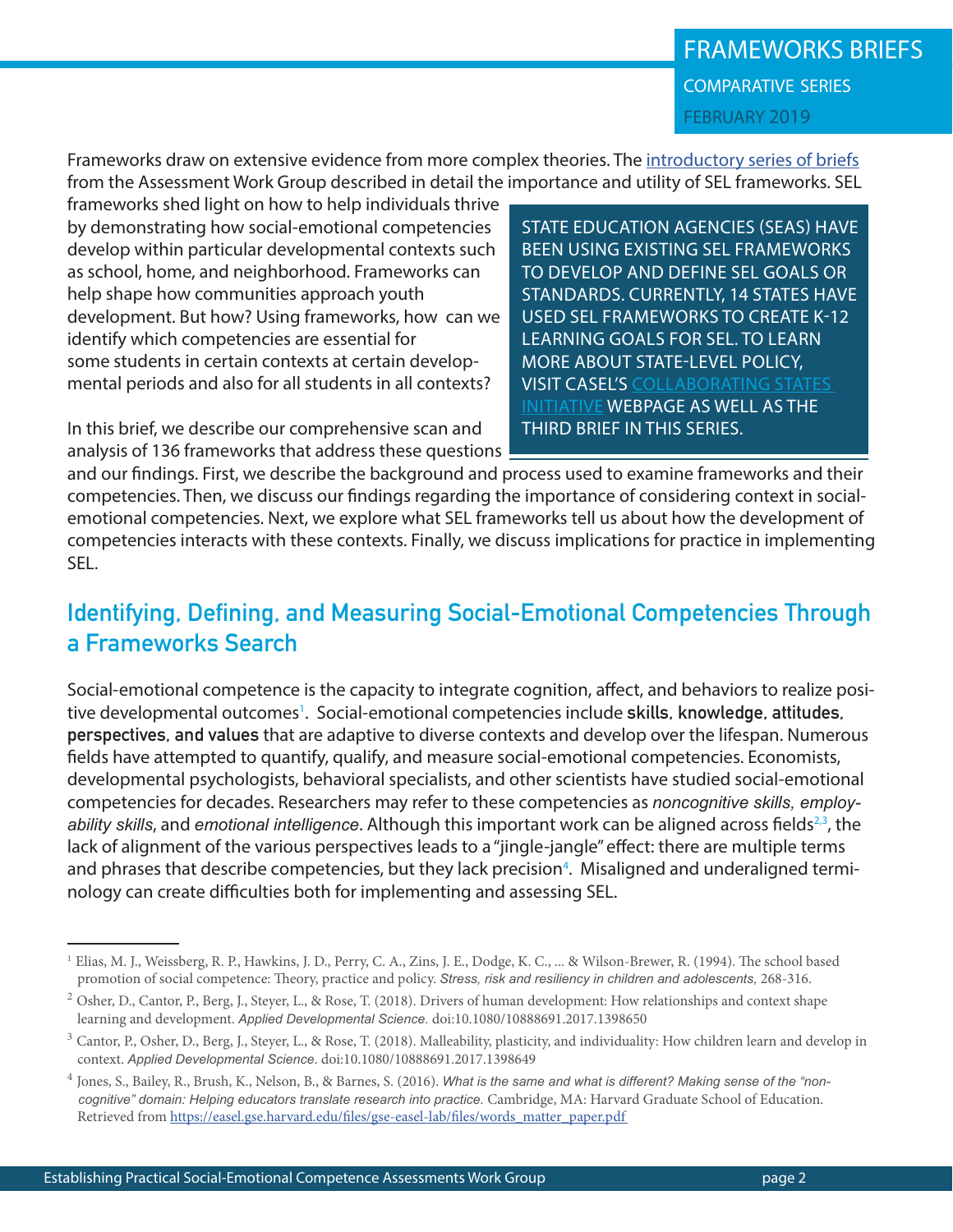# FRAMEWORKS BRIEFS comparative series FEBRUARY 2019

To address this concern, the American Institutes for Research (AIR), at the request of the Robert Wood Johnson Foundation, sought to delineate how social-emotional competencies are conceptualized, operationalized, and measured across diverse disciplines. In aligning multiple frameworks, AIR attempted to identify the competencies that researchers across multiple fields of study said were

THE TERM "FRAMEWORK" IS USED HERE TO REPRESENT ANY ORGANIZING STRATEGY THAT IDENTIFIES **BEHAVIORS, ATTITUDES, PERSPECTIVES**, AND **VALUES** THAT DEVELOP OVER THE LIFESPAN.

FRAMEWORKS ARE CREATED FOR MULTIPLE REASONS, INCLUDING TO IDENTIFY STANDARDS AND KEY COMPETENCIES, PROVIDE GUIDELINES FOR MEASUREMENT, DEVELOP THEORY OR RESEARCH, OR GUIDE APPLIED PRACTICE.

most critical to establishing a healthy developmental pathway.

Our search for frameworks involved a three-pronged approach. We sought advice from internal experts at AIR, conducted an extensive search of online databases and websites, and consulted with external experts. As a result of our search, we examined 136 frameworks from 14 substantive areas, including juvenile justice, foster care, trauma/resilience, economics, and disability/special education. To identify patterns across frameworks, we coded the frameworks using information such as the focal

age groups and whether the framework included developmental sequencing; the substantive area from which the framework was developed; whether or not the framework acknowledged children experiencing adversity, trauma, and difficulty; and whether the framework addressed the unique needs and experiences of racial, ethnic, or national groups.

To further analyze the frameworks and the competencies within those frameworks, we selected 50 of the 136 frameworks for deeper analysis, ensuring that there was a proportional representation of frameworks based on our codes. Within the 50-framework analysis sample, we identified 748 competencies, some of which were repeated in two or more frameworks. To further organize the competencies and facilitate comparison, we coded the competencies qualitatively using the taxonomy developed by the Taxonomy Project at Harvard University<sup>5</sup>.

These analyses permitted us to specify the connections between and among SEL frameworks and to deepen knowledge about the social-emotional competencies most critical to establishing a healthy developmental pathway. We also provided recommendations for developing measures for both inschool and out-of-school time settings<sup>6</sup>. Further details about the methods, similarities and differences between frameworks, information about each of the frameworks, competencies identified, and recommendations are described in the [full report](https://www.air.org/sites/default/files/downloads/report/Identifying-Defining-and-Measuring-Social-and-Emotional-Competencies-December-2017-rev.pdf).

# **Findings on Social-Emotional Development in Context**

Casting such a wide net enabled us to identify three key issues about healthy social-emotional development in context:

<sup>&</sup>lt;sup>5</sup> See [https://easel.gse.harvard.edu/taxonomy-project f](https://easel.gse.harvard.edu/taxonomy-project )or more details about the coding system as well as the [first brief](https://measuringsel.casel.org/wp-content/uploads/2019/01/Frameworks-C.1.pdf) in this series

 $6$  To examine how competencies are measured, the AIR team conducted a measurement scan. The AIR team mapped the constructs of the measures onto the Harvard Taxonomy in order to determine which areas had measure coverage.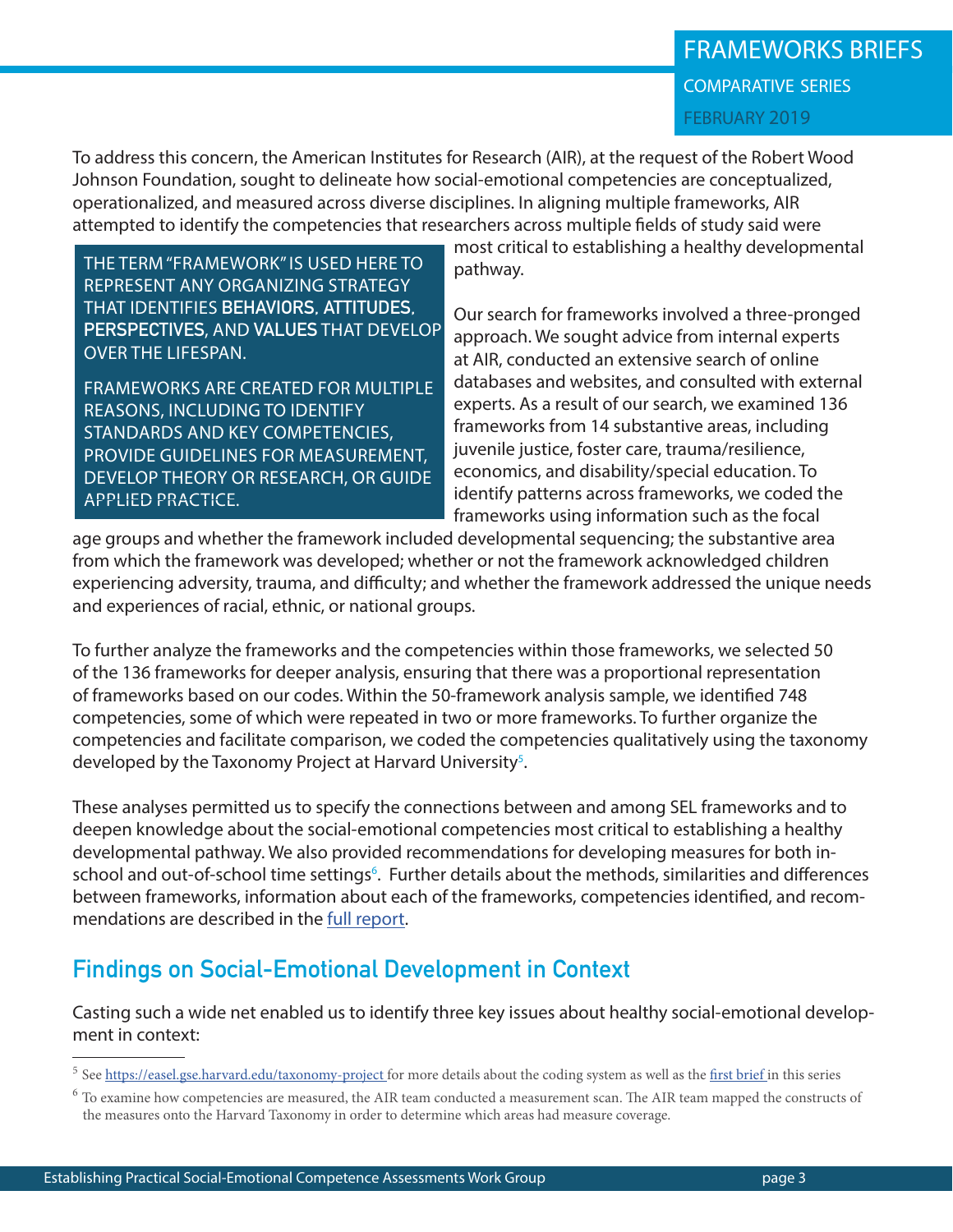- *• Competencies and context complement each other.* Situational demands may vary by context and one's position in a context. This contextual dependence applies to all youth, including youth with disabilities, youth who have experienced trauma, or youth who face societal marginalization or other stressors. Shifting our collective understanding of SEL would allow for a more strengths-based perspective in research and implementation.
- *• Children express their competencies in different ways in different contexts. Researchers and practitioners must be mindful of this variability.* Some frameworks are explicit about context and sequencing. Such frameworks consider developmental periods, trauma, adversity, disability, and cultural diversity. Many frameworks, however, are not explicit. Frameworks should consider the complexities of young people's experiences within the different contexts in which they grow and learn.
- *• Key social-emotional competencies include those that build awareness of privilege, bias, and cultural competence, help individuals adapt to diverse and challenging contexts, and allow individuals to connect with their communities.* These competencies should be considered when designing standards, measures, and assessments of SEL.

In the following sections, we use findings from our scan to elaborate on some of the implications of these three issues.

# **Considering Sociocultural Contexts Across Frameworks**

Young people develop competencies through interactions with others in a variety of *sociocultural contexts*. Context encompasses multiple factors. For example, context includes the extent to which the school, community, or home are safe and supportive. Context also refers to the degree to which an environment is culturally responsive. Context interacts with young people's multiple social identities, which can include class, gender, race, age, sexual orientation, and ability status. These interactions change over time and across developmental stages.

The competencies that are considered necessary to be successful and the ways in which these competencies develop over time vary according to context and one's role and status in the context (e.g., student or teacher). Sociocultural contexts may encourage the acquisition of specific competencies. For example, some cultures prize children for speaking up in class, while other cultures consider deference a sign of respect. Both norms are acceptable, but the onus is on educators to recognize these differences as strengths when they implement SEL.

Successfully navigating different contexts is an important skill for youth who enter and exit diverse contexts that only sometimes correspond with their social identities<sup>7</sup>. One way youth successfully navigate different contexts is by what Cross and colleagues call *code-switching* in their developmental

 $^7$  Rogoff, B., Moore, L., Najafi, B., Dexter, A., Correa-Chávez, M., & Solís, J. (2007). Children's development of cultural repertoires through participation in everyday routines and practices. In J. E. Grusec & P. D. Hastings (Eds.), *Handbook of socialization.* (pp. 490-515). NY: Guilford.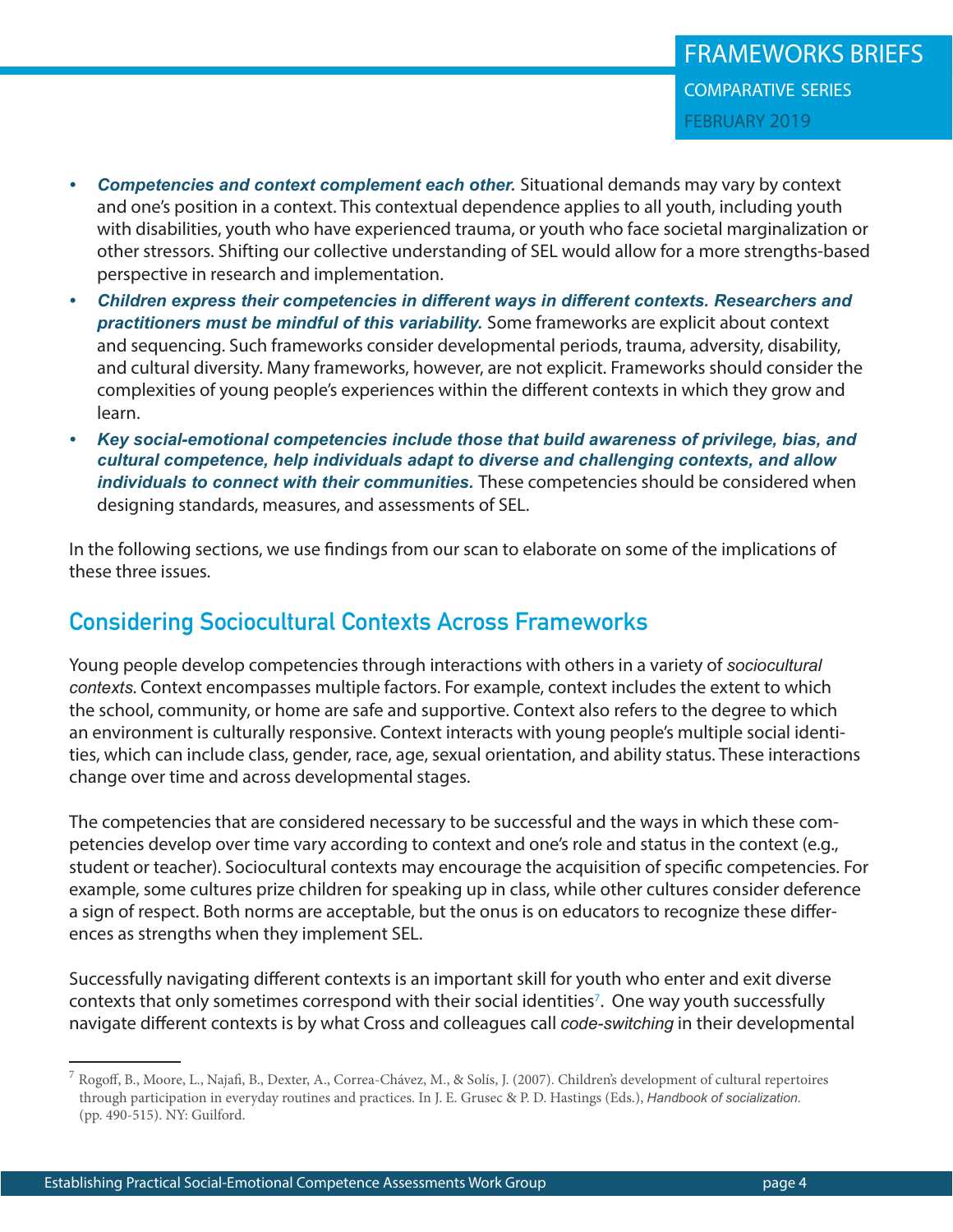model for African-American youth<sup>8</sup>. This refers to the ability to regulate behavior to suit the context and the comfort level of people from other, generally dominant, groups<sup>9</sup>.

Each context can either support or hinder young people's emerging competencies. Adaptation to context depends on young people's individual strengths and needs. In frameworks that focus on youthserving systems and services, such as juvenile justice and foster care, this interaction of context and competencies is a defining feature. For example, youth who have encountered the juvenile justice system are often stigmatized when they reenter the classroom setting10. *Prosociality* and *integration within the community* are two competencies that were identified in the Positive Youth Justice Model. These competencies emphasize gaining or regaining connections with others following an encounter with the juvenile justice system $11$ .

Youth with disabilities also have a unique set of strengths and needs. The Progression Framework for young people on the autism spectrum focuses on commonly identified competencies such as social communication, social interaction, and social information processing but also on competencies such as *sensory processing* and *independence and community participation*, which help individuals with autism transition to adulthood12.

Next, we discuss what we learned about key competencies in different sociocultural contexts and across developmental periods. Specifically, we focus on (1) culture, racial/ethnic diversity, and inequality, (2) adversity and trauma, and (3) age.

## **Culture, Racial/Ethnic Diversity, and Inequality**

Development, including social and emotional development, is dependent on culture<sup>13</sup>. All students, and especially culturally and linguistically diverse youth, benefit from instruction that responds to their life experiences<sup>14</sup>. However, children's cultural assets, or strengths, and the challenges they face due

<sup>8</sup> Cross, W. E., Jr., Strauss, L., & Fhagen-Smith, P. (1999). African American identity development across the life span: Educational implications. In R. H. Sheets & E. R. Hollins (Eds.), *Racial and ethnic identity in school practices: Aspects of human development* (pp. 29–47). Mahwah, NJ: Lawrence Erlbaum Associates Publishers.

<sup>9</sup> Ibid.

<sup>10</sup> Morris, M. W. (2015). *Pushout: The criminalization of Black girls in school.* New York, NY: The New Press.

<sup>&</sup>lt;sup>11</sup> Butts, J. A., Bazemore, G., & Meroe, A. S. (2010). *Positive youth justice: Framing justice interventions using the concepts of positive youth development.* Washington, DC: Coalition for Juvenile Justice. Retrieved from [https://positiveyouthjustice.files.wordpress.com/](https://positiveyouthjustice.files.wordpress.com/2013/08/pyj2010.pdf)   [2013/08/pyj2010.pdf](https://positiveyouthjustice.files.wordpress.com/2013/08/pyj2010.pdf) 

<sup>12</sup> Autism Education Trust. (2015). *A progression framework for pupils on the autism spectrum: Notes, guidance, and instructions for use.* Retrieved from [http://www.aettraininghubs.org.uk/wp-content/uploads/2016/02/PROGRESSION-FRAMEWORK-NOTES-AND-](http://www.aettraininghubs.org.uk/wp-content/uploads/2016/02/PROGRESSION-FRAMEWORK-NOTES-AND-GUIDANCE-170216.pdf )  [GUIDANCE-170216.pdf](http://www.aettraininghubs.org.uk/wp-content/uploads/2016/02/PROGRESSION-FRAMEWORK-NOTES-AND-GUIDANCE-170216.pdf )

<sup>13</sup> Consortium on the School-Based Promotion of Social Competence. (1994). The school-based promotion of social competence: Theory, practice, and policy. In R. J. Haggerty, L. R. Sherrod, N. Garnezy, & M. Rutter (Eds.), *Stress, risk, and resilience, in children and adolescents: Processes, mechanisms, and interventions* (pp. 268–316). New York: Cambridge University Press.

<sup>14</sup> Simmons, D. (2017). Is social-emotional learning really going to work for students of color? *Education Week.* Retrieved from [https://](https://www.edweek.org/tm/articles/2017/06/07/we-need-to-redefine-social-emotional-learning-for.html)  [www.edweek.org/tm/articles/2017/06/07/we-need-to-redefine-social-emotional-learning-for.html](https://www.edweek.org/tm/articles/2017/06/07/we-need-to-redefine-social-emotional-learning-for.html)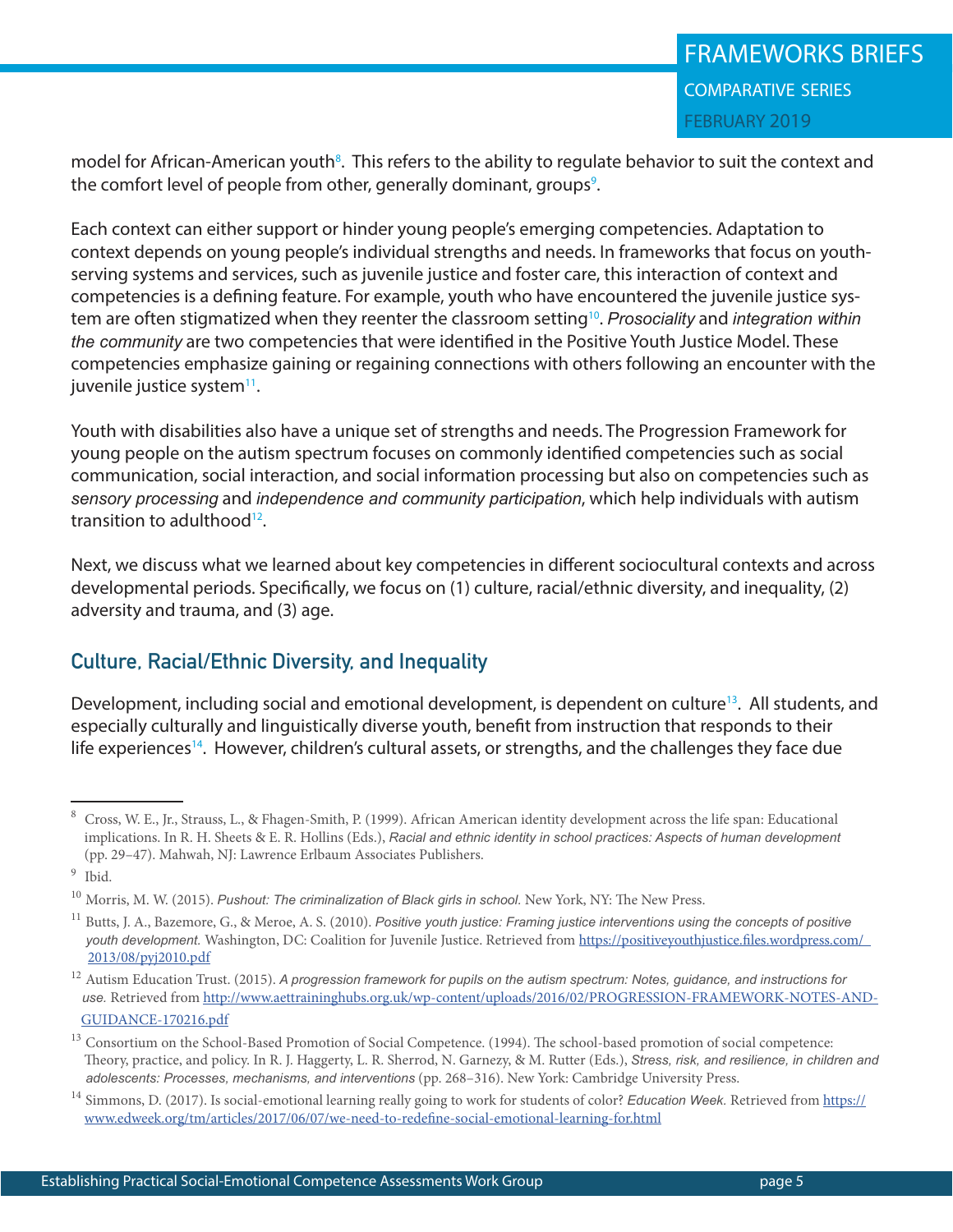to structural inequality and bias, privilege, and prejudice, are often insufficiently addressed in SEL<sup>15</sup>. Researchers and practitioners are now gaining greater clarity

To broaden the SEL conversation to include cultural assets, the AIR team targeted frameworks that would provide insights into the strengths of culturally and linguistically diverse youth of color. The team found 24 such frameworks that emphasized the strengths of African- American, Latino/a, Asian-American, and American Indian youth. Frameworks developed for culturally and linguistically diverse youth remind us that key competencies include those that help young

about the importance of considering culture in  $SEL^{16}$ .

people adapt to diverse and challenging contexts, connect with their communities, and enhance awareness of bias and privilege.

Many of the competencies identified in the cultural asset frameworks overlapped with those identified in other frameworks, such as *communication skills, self-awareness,* and *managing emotions*. However, other competencies are seen less often in frameworks that are commonly used in SEL and education. Some of these competencies help young people adapt to the multiple—sometimes misaligned and unequal contexts in which they grow up. For example, *biculturalism* is defined by one framework as "adapting to the mainstream culture while maintaining ethnic identity" (p. 18)17. *Coping with racism* is defined by one framework as an outcome of adaptation to the dominant culture<sup>18</sup>.

Other competencies emphasize a sense of connection and community. Communalism includes "the importance of social bonds and social duties, reflects a fundamental sense of interdependence and primacy of collective well-being, and offers the drive for connection and promotion within and across diverse groups" (p. 18)19. *Respect for diversity*20 is another example of a competency that emphasizes young people's connection to others around them, as is *fairness*<sup>21,22,23</sup>.

## FRAMEWORKS BRIEFS

comparative series

FEBRUARY 2019

**SOCIAL-EMOTIONAL COMPETENCIES THAT HAVE NOT BEEN CONSIDERED IN UNIVERSAL SEL:** 

- **Biculturalism**
- Coping with racism
- Communalism
- Fairness
	- Respect for diversity

<sup>15</sup> Gregory, A., & Fergus, E. (2017). Social and emotional learning and equity in school discipline. *The Future of Children,* 27(1), 117–136. Retrieved from<http://www.jstor.org/stable/44219024>

<sup>&</sup>lt;sup>16</sup> Osher, D., Kidron, Y., Brackett, M., Dymnicki, A., Jones, S., & Weissberg, R. P. (2016). Advancing the science and practice of social and emotional learning: Looking back and moving forward. *Review of Research in Education*, 40, 644–681.

<sup>&</sup>lt;sup>17</sup> Coll, C. G., Lamberty, G., Jenkins, R., McAdoo, H. P., Crnic, K., Wasik, B. H., & Garcia, H. V. (1996). An integrative model for the study of developmental competencies in minority children. *Child Development,* 67(5), 1891–1914.

 $18$  Ibid.

<sup>19</sup> American Psychological Association, Task Force on Resilience and Strength in Black Children and Adolescents. (2008). *Resilience in African American children and adolescents: A vision for optimal development.* Washington, DC: Author. Retrieved from [http://www.apa.org/](http://www.apa.org/pi/families/resources/resiliencerpt.pdf )  [pi/families/resources/resiliencerpt.pdf](http://www.apa.org/pi/families/resources/resiliencerpt.pdf ) 

<sup>&</sup>lt;sup>20</sup> United Nations Educational, Scientific and Cultural Organization (UNESCO). (2015). 2013 Asia-Pacific Education Research Institutes Network (ERI-Net) regional study on transversal competencies in education policy and practice (phase 1). Paris, France: Author. Retrieved from<http://unesdoc.unesco.org/images/0023/002319/231907E.pdf>

<sup>21</sup> Peterson, C., & Seligman, M. E. P. (2004). *Character strengths and virtues: A classification and handbook*. New York, NY: Oxford University Press; and Washington, DC: American Psychological Association.

<sup>&</sup>lt;sup>22</sup> Guerra, N., Modecki, K., & Cunningham, W. (2014). *Developing social-emotional skills for the labor market: The PRACTICE model* (World Bank Policy Research Working Paper). Washington, DC: World Bank Group.

<sup>&</sup>lt;sup>23</sup> Berkowitz, M. W., & Bier, M. C. (2005). What works in character education: A research-driven guide for educators. Washington, DC: Character Education Partnership. Retrieved from [http://www.character.org/uploads/PDFs/White\\_Papers/White\\_Paper\\_What\\_Works\\_](http://www.character.org/uploads/PDFs/White_Papers/White_Paper_What_Works_Practitioner.pdf)  [Practitioner.pdf](http://www.character.org/uploads/PDFs/White_Papers/White_Paper_What_Works_Practitioner.pdf)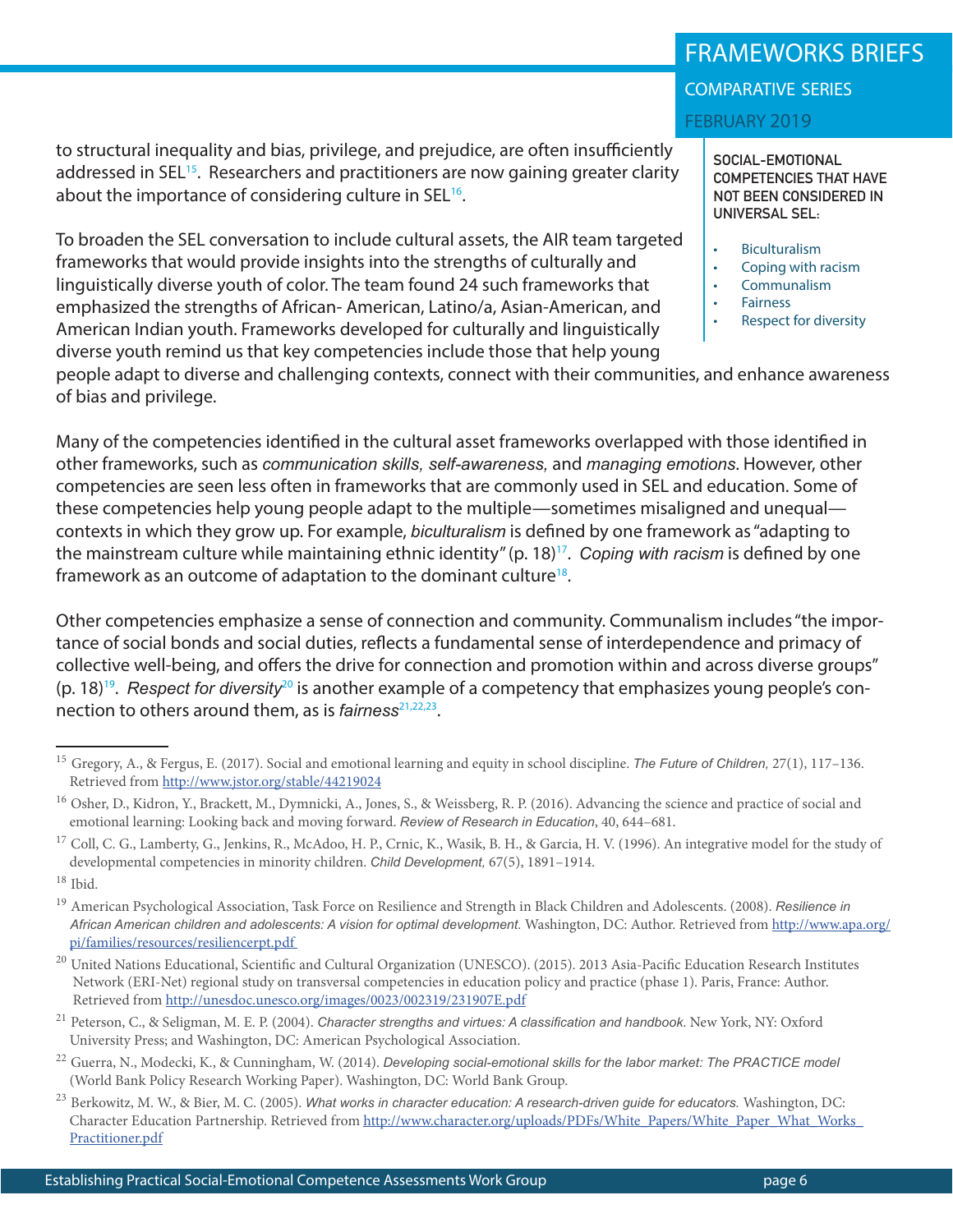## **Implications for Practice**

Together, the frameworks and competencies that speak to culturally and linguistically diverse youth remind us that youth use their cultural assets to interact with others in a world where they face unique challenges and unequal opportunities. Competencies such as the ones described above receive less attention in universal frameworks.

All youth—not just those who experience marginalization—can benefit from explicit teaching of competencies that help them adapt to their contexts and connect with their communities. These competencies contribute to a more respectful, culturally competent, and thoughtful culture. Competencies that enable people to be aware of their own privileges and the mindsets that relate to them can contribute to inclusive schools and communities. Frameworks, standards, and interventions can and should address these competencies.

Educators can engage in a number of practices to ensure they support students in developing and applying competencies in the school context, including:

- (1) reflecting on one's own cultural biases;
- (2) identifying the multiple ways in which children can express their competencies across contexts and cultures;
- (3) engaging in crucial conversations with colleagues;
- (4) celebrating each child's unique and collective identities.

*See also [Equity & Social and Emotional Learning: A Cultural Analysis](https://measuringsel.casel.org/wp-content/uploads/2018/11/Frameworks-Equity.pdf) in the Special Issue Series of Framework Briefs.*

# **Adversity and Trauma**

Although most youth have experienced some degree of adversity, some youth develop in contexts that are systematically more challenging or traumatic than other contexts. Acute trauma, as well as chronic adversity, can negatively affect children's development $24$ . Having social-emotional competencies can buffer, or lessen, these negative effects. For example, some youth may experience the loss of a loved one, which can be considered an acute trauma. With guidance and support, children can use a variety of competencies—such as *self-care, perspective taking,* and *relationship building*—to help mitigate some of the effects of the trauma. Children can use their competencies more effectively when they have support from caring, supportive people and contexts.

We examined whether frameworks were sensitive to the development of individuals who have experienced trauma and adversity. The team identified 21 such frameworks. Although fewer than 10% of these frameworks directly addressed how these interact with the development of competencies. The 21 frameworks provided insight into how resilience-building competencies can address the impacts of trauma and other difficulties.

These frameworks included competencies that can assist children in overcoming traumatic experiences.

<sup>24</sup> Masten, A. S., & Obradović, J. (2006). Competence and resilience in development. *Annals of the New York Academy of Sciences*, 1094, 13–24. doi:10.1196/annals.1376.003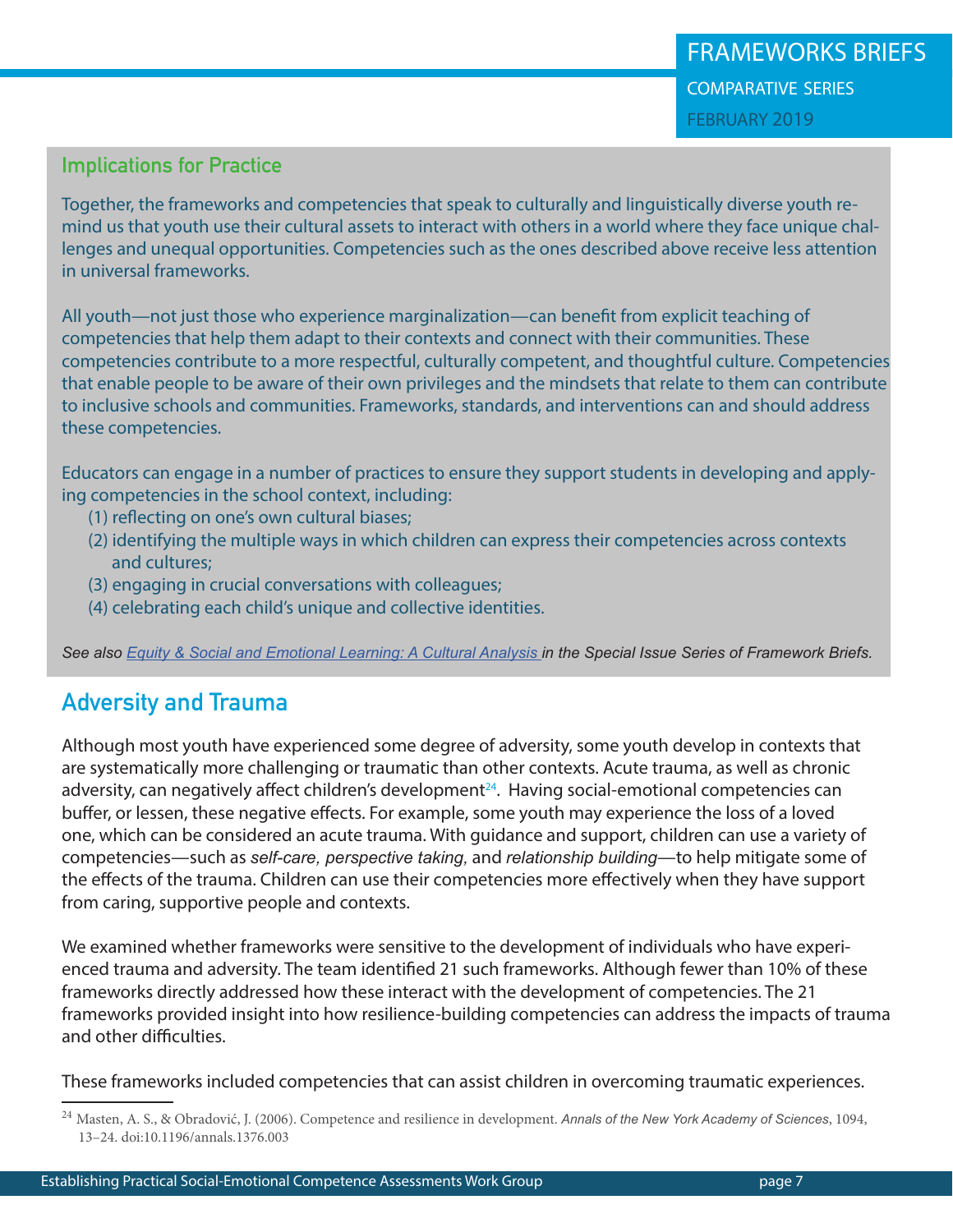For example, the Trauma Affect Regulation: Guide to Education and Therapy (TARGET) framework focuses on children who have experienced trauma. The framework includes competencies such as *recognizing current triggers for "alarm" reactions, evaluating thoughts,* and *defining behavioral options*, which can help a child calm down when he or she is in an upsetting situation<sup>25</sup>. These competencies resemble those identified in commonly used frameworks, such as *identifying emotions* and *recognizing strengths*. Yet these competencies are distinct because they address how an individual who has experienced trauma might react to a stressful environment.

## **Implications for Practice**

Frameworks that address trauma and adversity identify the competencies that help young people face chronic or acute trauma and adversity, which may include race-based and other discriminatory stressors. Competencies that speak to resilience and the ability to adapt to challenging contexts may specifically help those children who have experienced trauma, but they may also benefit all youth. By exposing youth to resilience-building competencies, adults can help them navigate a variety of daily stresses and long-term challenges, as well as encourage them to be better partners, colleagues, and citizens; avoid self-serving and victim-blaming thinking; be humbler; and be less judgmental of others.

Educators can engage in a number of practices to encourage the development of social-emotional competencies to support students who have experienced potentially traumatic experiences, including:

- (1) getting to know their students;
- (2) identifying one's own triggers in the classroom;
- (3) developing their own competencies;
- (4) creating safe places in the classroom;
- (5) providing student choice and responsibility in the classroom.

# **Age and Developmental Sequencing**

As children develop, their abilities and the demands of the situations they encounter shift. Toddlers learn to control their behavior; children become experts at cooperation and peer interaction as they progress through elementary school; and adolescents craft individual identities as they gain more independence from their parents<sup>26,27,28</sup>. However, many SEL programs lack sufficient nuance and depth to describe how

<sup>&</sup>lt;sup>25</sup> Ford, J. D., & Russo, E. (2006). Trauma-focused, present-centered, emotional self-regulation approach to integrated treatment for post traumatic stress and addiction: Trauma adaptive recovery group education and therapy (TARGET). *American Journal of Psychotherapy*, 60(4), 335–355.

<sup>&</sup>lt;sup>26</sup> Raver, C. (2003). *Young children's emotional development and school readiness*. Champaign, IL: ERIC Clearinghouse on Elementary and Early Childhood Education. Retrieved from <https://files.eric.ed.gov/fulltext/ED477641.pdf>

<sup>27</sup> Ladd, G. W. (1999). Peer relationships and social competence during early and middle childhood. *Annual Review of Psychology*, 50, 333–359. doi:10.1146/annurev.psych.50.1.333

<sup>&</sup>lt;sup>28</sup> Blakemore, S. J., & Choudhoury, S. (2006). Development of the adolescent brain: Implications for executive function and social cognition. *Journal of Child Psychology and Psychiatry and Allied Disciplines*, 47(3-4), 296–312. doi:10.111/j.1469- 7610.2006.01611.x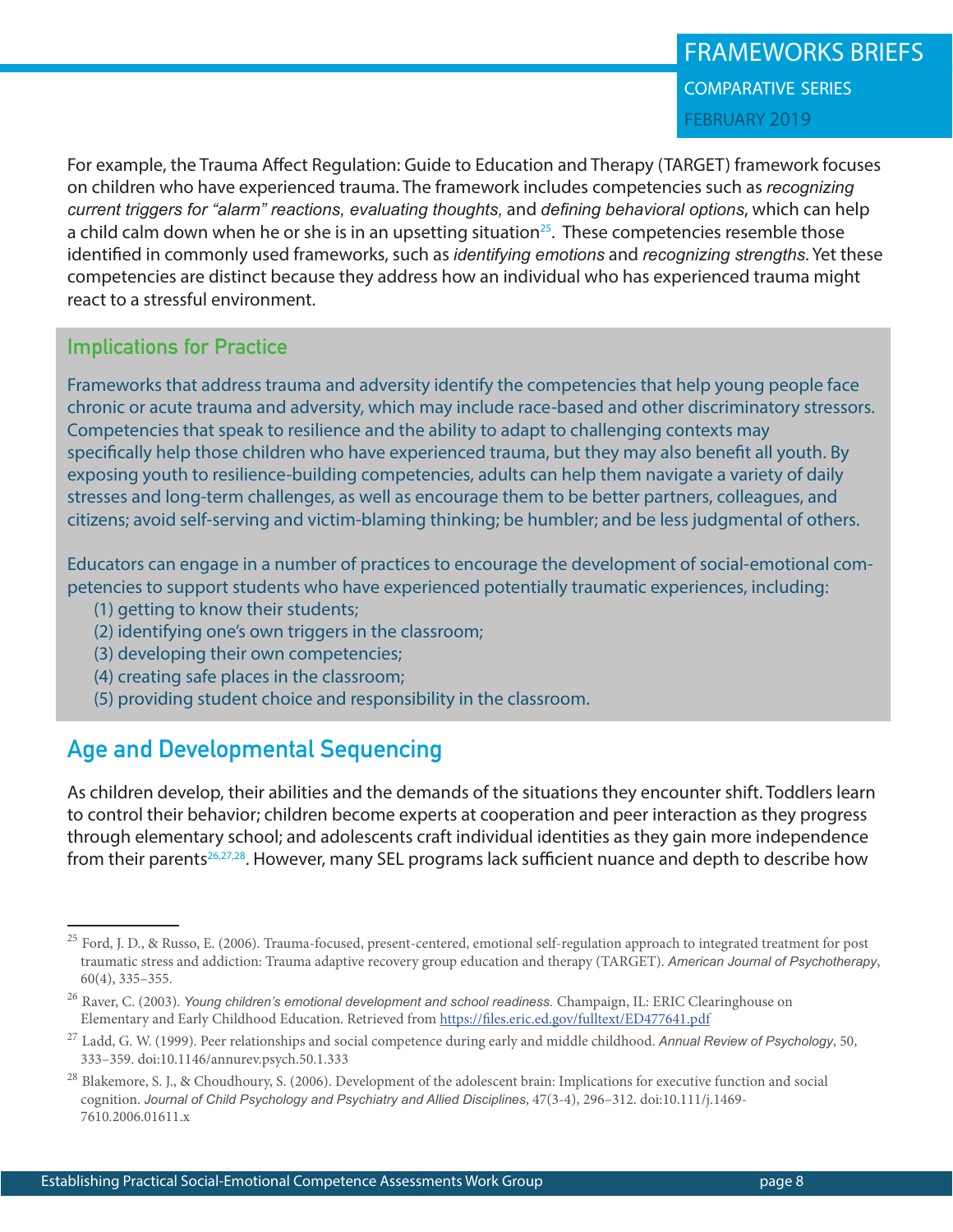expressions of social-emotional competencies shift and change as children mature<sup>29</sup>.

Age differentiation and related developmental sequencing of competencies add clarity about the competencies that develop as students age and transition from spending a great deal of time at home and in childcare to spending more time in school, with peers, and in community activities. For example, identity concerns and feelings of self-efficacy may be especially important and useful during the transition to adulthood.

Frameworks that include one or more developmental periods or age spans identify competencies that are specific to the transitions that youth are going through during those ages. For example, the Positive Youth Development framework identifies competencies that become especially salient in adolescence, such as *social confidence* and *conflict resolution*30.

Although most framework developers have not conceptualized the acquisition or development of competencies along a trajectory based on developmental age or period, but 11 of 136 frameworks provided such a developmental sequencing of competencies. The Building Blocks for Learning framework offers an example of a developmentally sequenced framework31. Foundational skills such as *stress management* and *self-regulation* contribute to school readiness skills like self-awareness and social awareness, which contribute to mindsets such as *self-efficacy*, which are associated with higher-order competencies such as *resilience* and *civic identity*.

<sup>29</sup> Denham, S. (2018). *Keeping SEL developmental: The importance of a developmental lens for fostering and assessing SEL competencies.* Chicago, IL: CASEL.

<sup>30</sup> Hair, E. C., Jager, J., & Garrett, S. B. (2002). *Helping teens develop healthy social skills and relationships: What the research shows about navigating adolescence.* Washington, DC: Child Trends. Retrieved from [https://www.childtrends.org/wp-content/uploads/2002/07/](https://www.childtrends.org/wp-content/uploads/2002/07/Child_Trends-2002_07_01_RB_TeenSocialSkills.pdf)  [Child\\_Trends-2002\\_07\\_01\\_RB\\_TeenSocialSkills.pdf](https://www.childtrends.org/wp-content/uploads/2002/07/Child_Trends-2002_07_01_RB_TeenSocialSkills.pdf)

<sup>&</sup>lt;sup>31</sup> Stafford-Brizard, K. B. (2016). *Building blocks for learning: A framework for comprehensive student development*. Retrieved from [http://www.turnaroundusa.org/wp-content/uploads/2016/03/Turnaround-for-Children-Building-Blocks-for-Learningx-2.pdf]( http://www.turnaroundusa.org/wp-content/uploads/2016/03/Turnaround-for-Children-Building-Blocks-for-Learningx-2.pdf )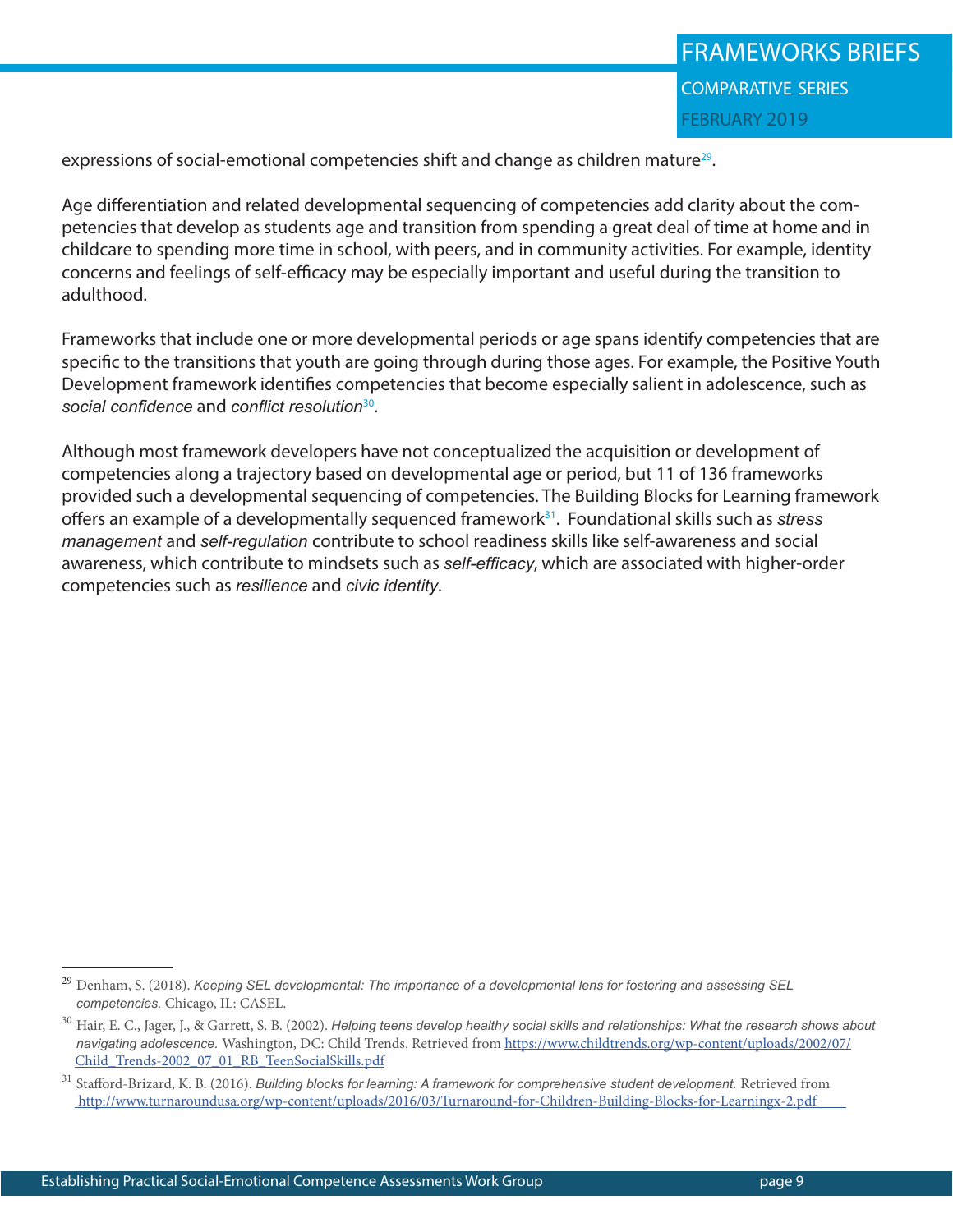## **Implications for Practice**

The competencies that are most adaptive to specific contexts shift as young people get older and their contexts change. Age differentiation and developmental sequencing are important for understanding healthy development as young people's needs and contexts change.

Frameworks which only talk about a very broad age range may not fully meet the needs of all ages and are likely to contain less usable information. When examining frameworks, researchers and practitioners should analyze the extent to which frameworks provide age differentiation or developmental sequencing to determine the appropriateness of the framework for their purposes.

Educators can engage in a number of practices to ensure they support the developmental progression of social-emotional competencies in the school context, including:

- (1) defining what the competency looks like in different age bands and in different contexts;
- (2) reinforcing competencies that children may have developed earlier;
- (3) collaborating with colleagues to ensure they are using a common frame when talking about developmental progressions of social-emotional competencies;
- (4) understanding the complexity of the competencies.

*See also [Keeping SEL Developmental: The Importance of a Developmental Lens for Fostering and Assessing](https://measuringsel.casel.org/wp-content/uploads/2018/11/Frameworks-DevSEL.pdf)  [SEL Competencies](https://measuringsel.casel.org/wp-content/uploads/2018/11/Frameworks-DevSEL.pdf) in the Special Issue Series of Framework Briefs*

#### **QUESTIONS TO CONSIDER**

Although it may not be feasible to examine 100-plus frameworks, those who are considering adopting one or more frameworks can ask key questions to determine whether the frameworks address children's contexts. No single framework will fit every context, or the needs of every child. The questions below may help practitioners evaluate frameworks in order to more fully address the needs of the specific population in their school, program, district, or state.

*Does the framework...*

- 1. Consider competencies from the perspective of other cultures, races, or ethnicities?
- 2. Align competencies to specific ages, grades, or developmental periods?
- 3. Provide clear definitions of competencies and not just single words or phrases?
- 4. Offer approaches to support student development in a culturally responsive manner?
- 5. Clearly articulate what behavioral expressions of social and emotional competencies look like in practice?
- 6. Address the skills youth will need to successfully navigate interactions inside and outside of school, including the skills they will need as they enter adulthood?
- 7. Address the skills youth need to interact with peers and adults who are different from themselves and to contribute to a more positive society?

The AIR report that is the foundation of this brief can be useful in exploring these questions, along with the third brief in the Introductory Series of Measuring SEL Framework Briefs -- [Ten Criteria for Describing and Selecting SEL Frameworks.](https://measuringsel.casel.org/wp-content/uploads/2018/09/Framework-A.3.pdf)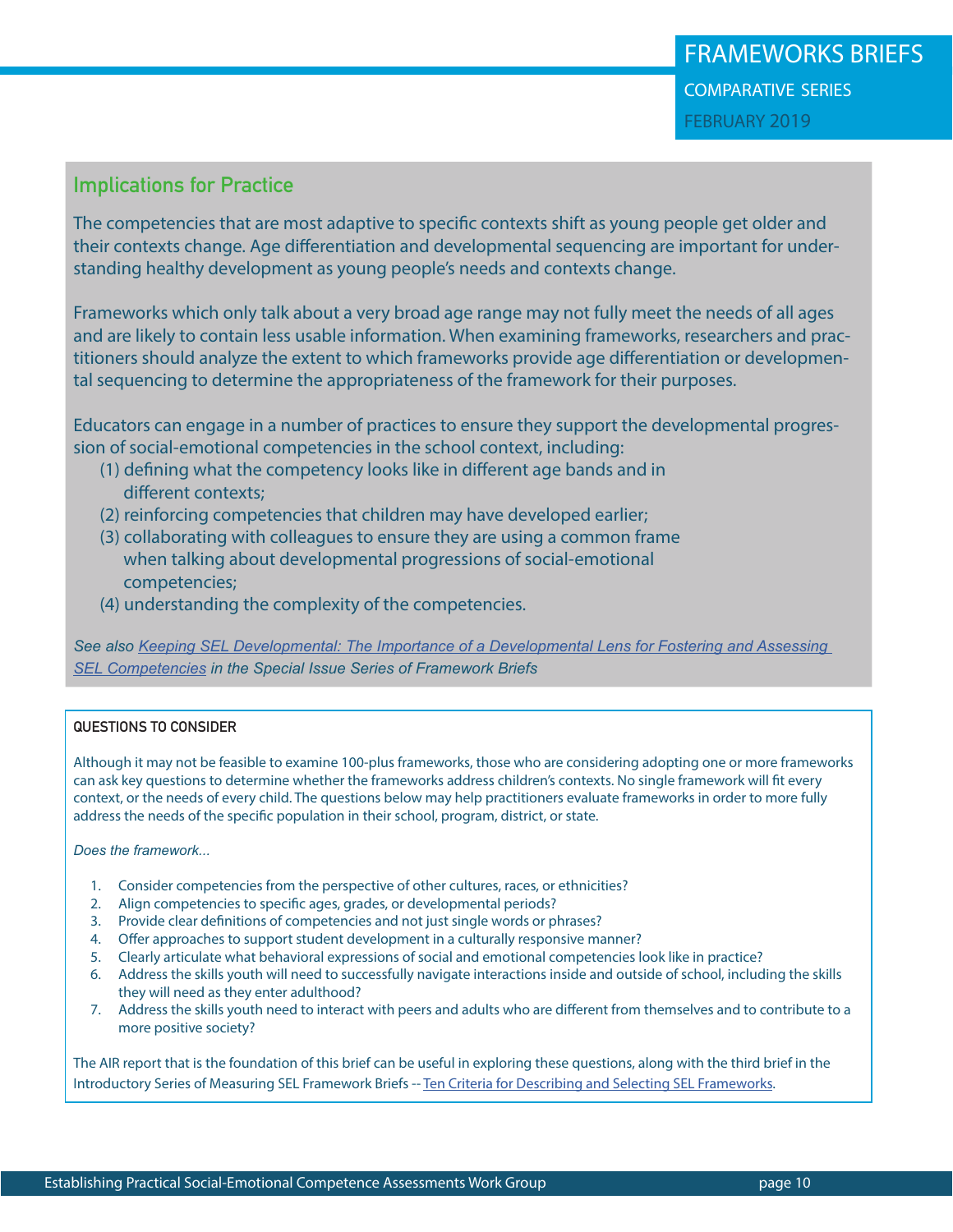#### Establishing Practical Social-Emotional Competence Assessments Work Group page 11

**Conclusions**

As SEL gains momentum and is implemented at scale, educators can best serve their students if they understand competencies with greater specificity. Greater precision, depth, and nuance in what we mean when we say *self-awareness* or *responsible decision-making* are necessary for understanding how educators and families can support and encourage youth development, as well as measure

young people's capacities. Although the field of SEL has made great strides, there is still more to learn about how young people develop competencies, use competencies to navigate different contexts, and express competencies differently across contexts and over time.

GREATER PRECISION, DEPTH, AND NUANCE IN WHAT WE MEAN WHEN WE SAY *SELF-AWARENESS* OR *RESPONSIBLE DECISION-MAKING* IS NECESSARY FOR UNDERSTANDING HOW EDUCATORS AND FAMILIES CAN SUPPORT AND ENCOURAGE YOUTH DEVELOPMENT, AS WELL AS MEASURE YOUNG PEOPLE'S CAPACITIES.

Our [report](https://www.air.org/sites/default/files/downloads/report/Identifying-Defining-and-Measuring-Social-and-Emotional-Competencies-December-2017-rev.pdf) highlights the many frameworks that identify and organize social-emotional and related competencies. These frameworks have developed in different disciplines and fields, with different goals, purposes, and foci—each of which matter in children's learning and development. Our search has taught us that there is a potential for alignment of competencies across many frameworks. At the same time, some competencies, including those that deal with cultural competence and social responsibility, are underrepresented or not well defined in dominant frameworks. A scan of

frameworks across diverse disciplines underscored the necessity of emphasizing competencies in all young people that build awareness of privilege, bias, and cultural competence. These competencies help build supportive and equitable environments by allowing young people to navigate diverse settings and expectations in culturally competent ways.

Although SEL has most often been understood as a universal intervention, individual children have distinct needs and strengths, driven by their individual developmental trajectories, contexts, and cultures. Further, youth interact with diverse individuals in school, in their neighborhoods, and eventually, in the workplace. They enter the classroom at different starting points, depending on the opportunities they have been afforded in their young lives. They also use and apply competencies depending on their community and societal context.

SEL frameworks that are explicit about context and consider age, adversity, trauma, and cultural diversity highlight the ways in which young people express their social-emotional competencies in different ways and the need to be mindful of this variability. At the same time, such frameworks remind us how important social-emotional competencies are for adaptation, coping, connection, independence, and social responsibility.

Researchers, educators, families, and communities should view each child's current social-emotional capacities and different expressions of strengths as assets, rather than as deficits. They should be mindful of the complexity of social-emotional development and the factors—such as potentially traumatic experiences, societal marginalization, and other stressors—that contribute to variability, recognizing that there is not one singular approach but multiple approaches to meet the needs of all students. Finally, they

FRAMEWORKS BRIEFS comparative series FEBRUARY 2019

> **CONSIDERING SEL ASSESSMENT?**

*[Are you ready to assess social](https://www.air.org/resource/are-you-ready-assess-social-and-emotional-development )  [and emotional development?](https://www.air.org/resource/are-you-ready-assess-social-and-emotional-development )*  Washington, DC: Author.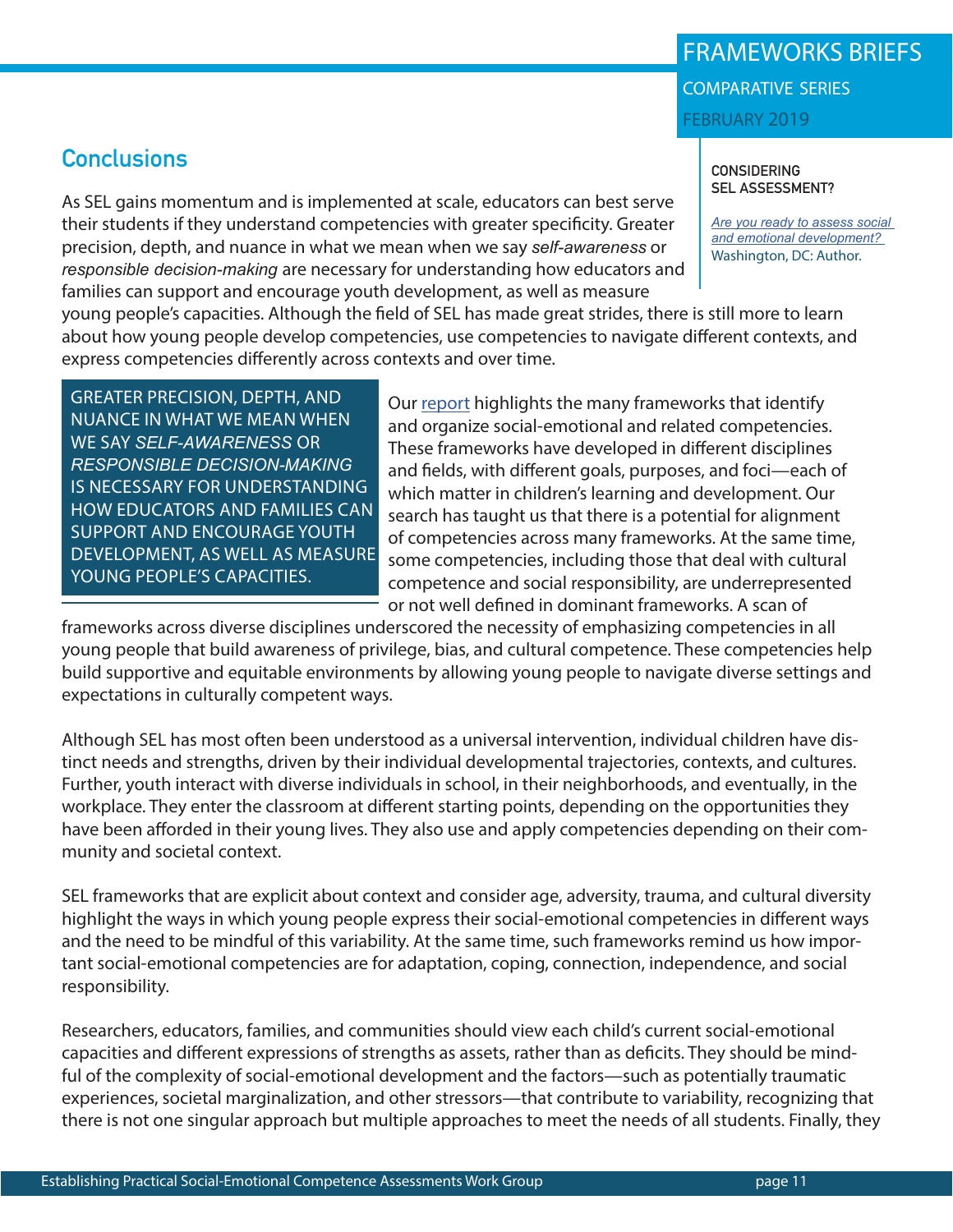should remember that social-emotional competencies can benefit all young people by helping to contribute to more positive contexts for everyone.

# **About the Authors**



### **JULIETTE BERG, American Institutes for Research**

Juliette Berg is a Senior Researcher at American Institutes for Research. Her work focuses on understanding how to build the conditions and opportunities necessary to support the development of social, emotional, and academic competencies in children and youth. She has contributed to synthesizing research on the science of learning and development and has been involved in large-scale evaluations of whole school programs to improve learning environments and developmental trajectories of youth.



#### **ELIZABETH NOLAN, American Institutes for Research**

Elizabeth Nolan is a Research Associate at the American Institutes for Research. Her research centers on the conditions and policies that lead to equitable, supportive school climates and opportunities for holistically defining school success.



### **NICHOLAS YODER, American Institutes for Research**

Nicholas Yoder is a Senior Technical Assistance Consultant at American Institutes for Research. He supported state and local education agencies and school staff to develop and implement systematic SEL efforts, including the development of SEL standards, guidance documents, and SEL professional learning experiences. He has supported SEL programs engaged in continuous improvement efforts at the local level. He recently joined the Collaborative for Academic, Social, and Emotional Learning (CASEL) as Director of Policy and Practice.



### **DAVID OSHER, American Institutes for Research**

David Osher is Vice President and Institute Fellow at the American Institutes for Research. Dr. Osher is an expert on violence prevention, school safety, supportive school discipline, conditions for learning and school climate, social and emotional learning, youth development, cultural competence, family engagement, collaboration, mental health services, and implementation science. He is the 2018 recipient of The Juanita Cunningham Evans Memorial Award for Contributions in School Mental Health and the Joseph Zins Distinguished Scholar Award for Outstanding Contributions to Action Research in Social and Emotional Learning.



#### **AMY MART, American Institutes for Research**

Amy Mart is a Researcher at American Institutes for Research. She has over a decade of experience working at the intersection of research, policy, and practice to promote positive outcomes for young people. Her work focuses on applying empirical and practical evidence to continuously improve conditions in K-12 education systems that support students' social, emotional, and academic development. She currently leads research, evaluation, and consultation projects that focus on social and emotional learning and supportive learning environments.